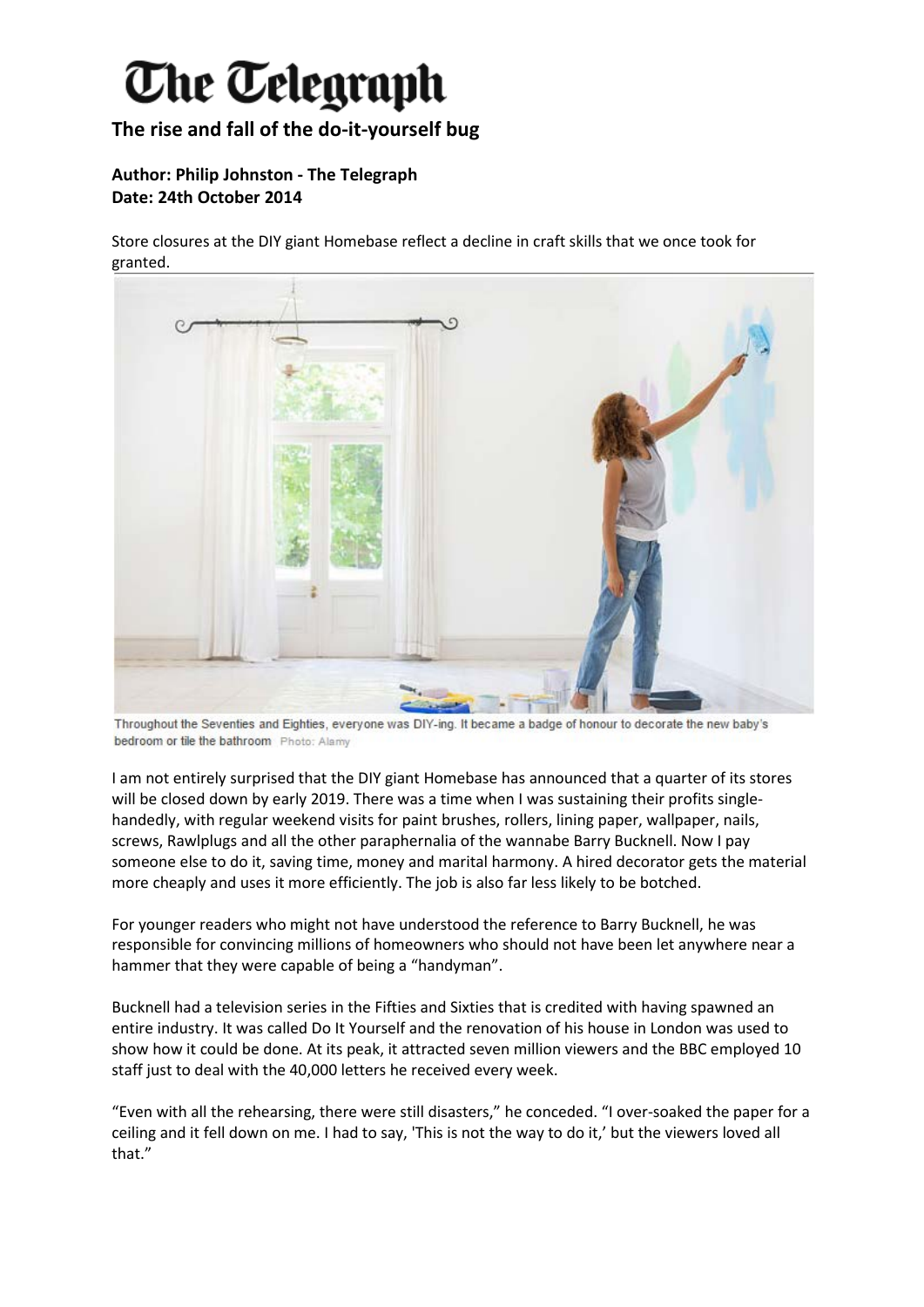Indeed, they loved it so much that they flocked to shops that sold them the wherewithal to emulate Bucknell. In the Sixties these were high street ironmongers and hardware stores; but the DIY bug spread so rapidly that opportunities for expansion arose. By the end of the decade the first DIY superstore was opened in a disused cinema in Southampton by Richard Block and David Quayle, soon to be trading as B&Q. Within 10 years they had 26 stores across the UK. Two decades later and B&Q ran more than 350 outlets, with competitors such as Homebase, Wickes and dozens of others moving into this highly lucrative market.

Throughout the Seventies and Eighties, everyone was DIY-ing. It became a badge of honour to decorate the new baby's bedroom or tile the bathroom. I have that badge, even if the Winnie-the-Pooh wallpaper has long peeled away.

For my father's wartime generation this was all second nature. Many men learnt at least the basics of DIY from their own fathers or while in the Armed Forces or on National Service. And nor were these abilities confined to men. Many women had worked in factories or on the land during the war, and were more than capable of giving decorating or straightforward repair jobs a go.

The baby-boomer generation was also equipped with rudimentary skills through woodwork and metalwork classes, even if parents were not always thrilled with the objects their offspring brought home to take pride of place in the sitting room.

Nowadays, Design and Technology is taught as a core curriculum subject until the age of 14, though some schools have dropped traditional craft lessons because teachers lack sufficient health and safety training to operate drills, lathes and saws. An Ofsted investigation found that the subject was taught well in just a third of primary schools and two thirds of secondaries. Inspectors said: "There is a need to recognise that craft skills are fundamentally important to some kinds of adult design and technology, as the growing number of modern apprenticeships indicates."

But these skills are not only needed by industry; they also underpin the confidence required to have a go at DIY, an ethic of self-reliance that has been diminishing over the past two decades. This is not confined to home decoration and repair. Once we were able to open the bonnet of our cars and change the spark plugs or the distributor cap. Now the sealed computerised engine is impossible to tinker with unless you have a degree in advanced mechanics.

Fixing any piece of electronic equipment at home nowadays is not only pointless, since white goods are so cheap, but probably illegal under some EU directive. Rewiring is also a no-no for the amateur DIY fiend. Since 2005, all electrical work must meet Building Regulations specifications, which means any big job should be undertaken by a qualified electrician – which, admittedly, does seem sensible. You can forget, too, about digging out that old soldering iron from the shed to make an electronic repair, since miniaturisation has made internal parts too small to see, let alone work on. As for the TV, whereas once a new tube could be inserted if it broke down, now you might as well throw the set away and get a new one, because you won't be able to fix it yourself.

In any case, nothing lasts. The average lifespan for a refrigerator is now 13 years, a washing machine 10, and a dishwasher just nine. Why bother repairing them – even if you did have the know-how? Perversely, although DIY is supposed to save money, we are probably better off getting someone in who knows what they are doing. Recent research by the Lloyds Banking Group found that homeowners are spending a fortune on dodgy DIY projects. Some 3.3 million people spend an average of £3,200 correcting mistakes, many of them self-inflicted. Avoiding DIY also relieves pressure on the NHS: more than 200,000 people are injured each year trying their hand at jobs around the house, with A&E units especially full at holiday periods.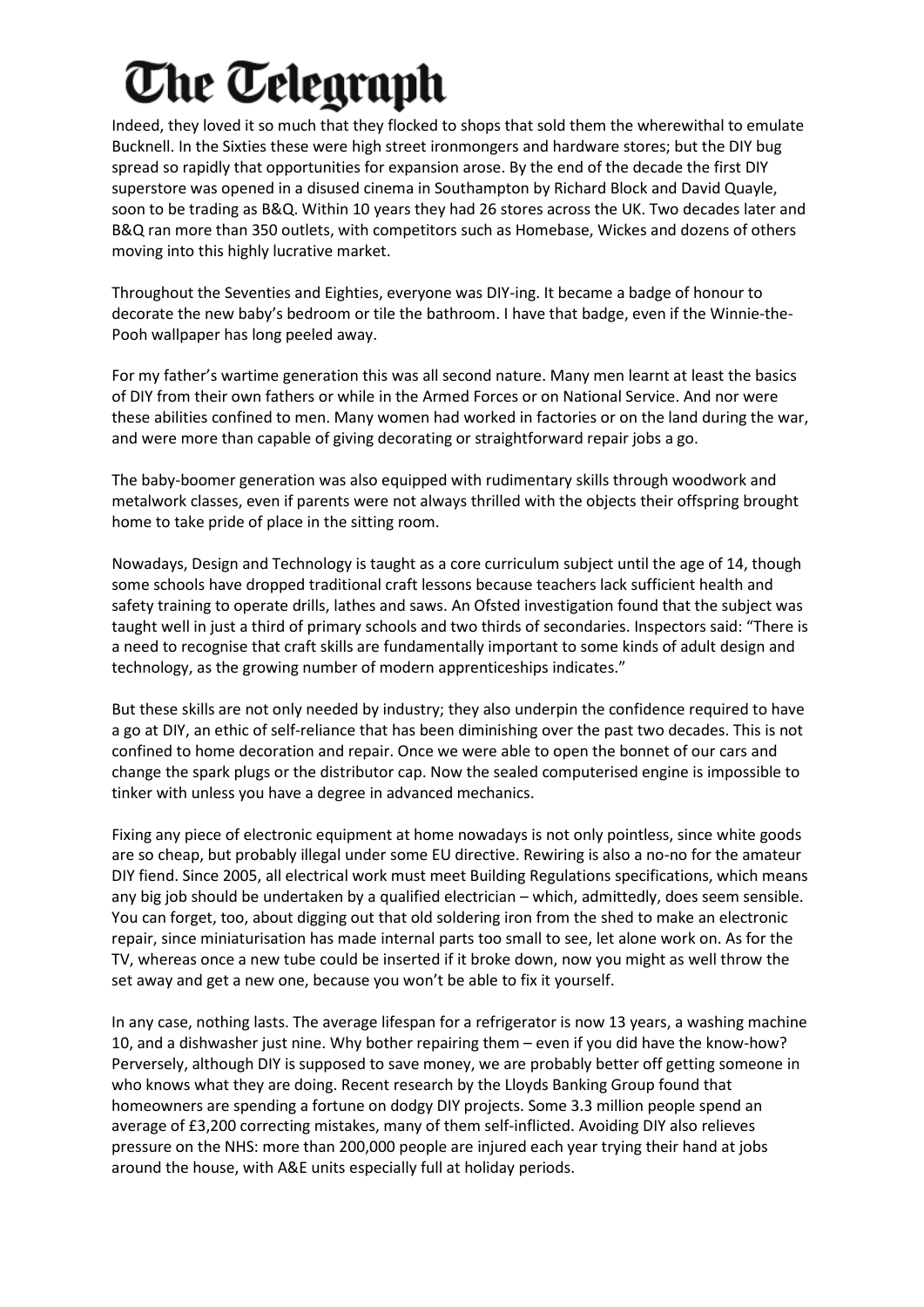

HOW BRITAIN LOST ITS TASTE FOR HOME IMPROVEMENT

Even if we don't do it ourselves as much as we used to, we still want to keep our houses in order. So we rely on professional decorators and builders who do need to buy equipment – but they tend to do so through trade outlets. This shift may account for the decline in the size of the DIY market over the past 10 years. It may also account for the thousands of skilled eastern Europeans who are flocking to this country for work – we pay them to do the tasks we now eschew.

Research shows that in the Seventies, more than two thirds of British men learnt DIY from their fathers – but if the current decline continues, home maintenance could be extinct within 40 years.